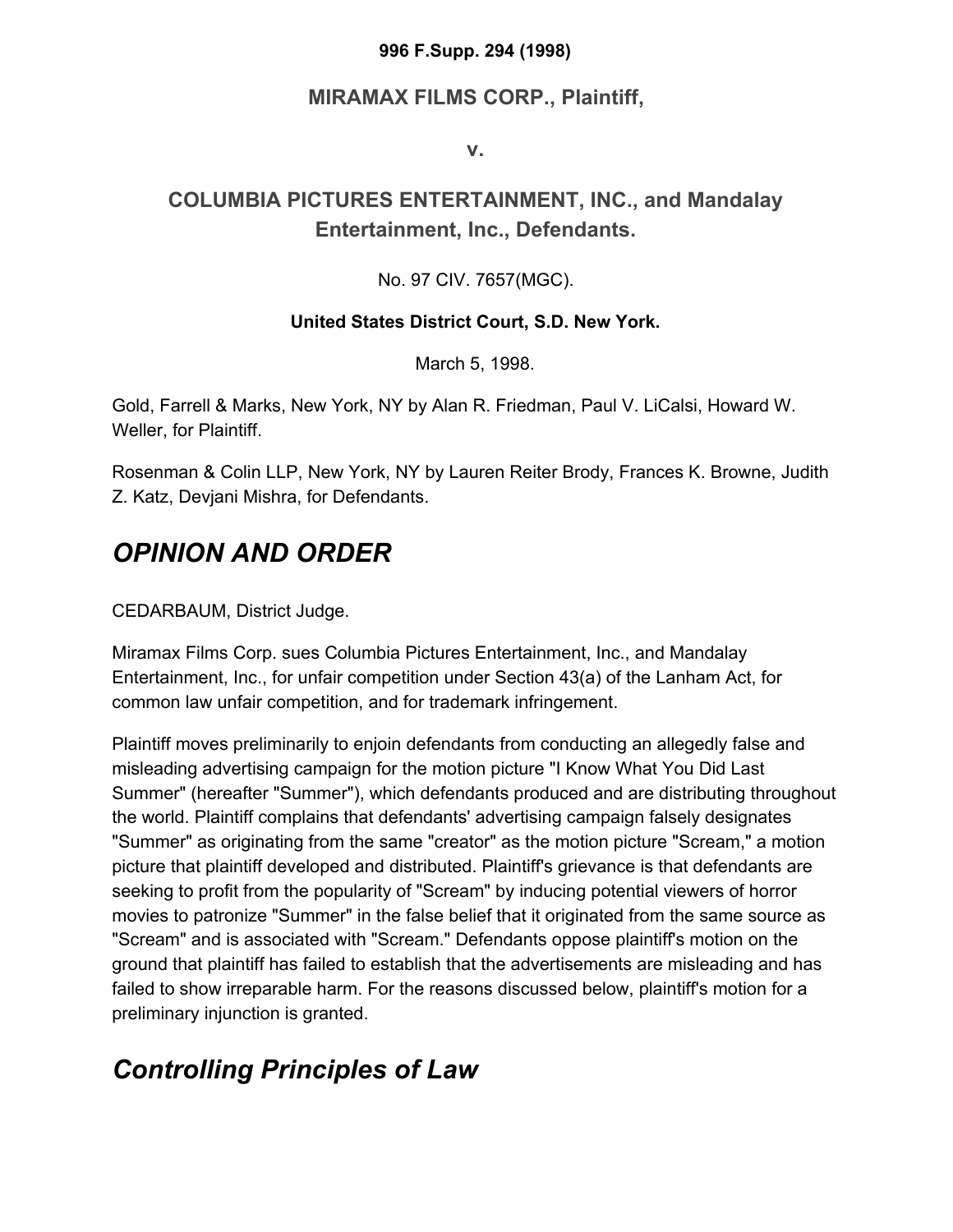A preliminary injunction may issue only when the movant demonstrates (a) irreparable harm and (b) either (i) a likelihood of success on the merits of the claim, or (ii) sufficiently serious questions going to the merits of the claim to make it fair ground for litigation, and the balance of the hardships tips decidedly in favor of the movant. *SEG Sports Corp. v. State Athletic Commission,* 952 F.Supp. 202, 204 (S.D.N.Y.1997).

A higher standard applies when an injunction will alter, rather than maintain, the *status quo. Tom Doherty Associates, Inc. v. Saban Entertainment, Inc.,* 60 F.3d 27, 33-34 (2d Cir.1995). Such an injunction should issue only upon a clear showing that the moving party is entitled to the relief requested. *Id.* at 34.

Under Section 43(a) of the Lanham Act, 15 U.S.C. § 1125(a) (hereafter "the Lanham Act"):

Any person who, on or in connection with any goods ... uses in commerce any word, term, name, symbol, or device, or any combination thereof, or any false designation of origin, false or misleading description of fact, or false or misleading representation of fact, which —

is likely to cause confusion, or to cause mistake, or to deceive as to the affiliation, connection, or association of such person with another person, or as to the origin, sponsorship, or approval of his or her goods ...

shall be liable in a civil action by any person who believes that he or she is or is likely to be damaged.

15 U.S.C. § 1125(a)(1)(A).

False advertising is actionable under the Lanham Act both for an advertisement that is literally false and for a literally true advertisement which is likely to mislead or confuse customers. The deceptive representation must materially affect consumers' purchasing decisions. *National Basketball Ass'n v. Motorola, Inc.,* 105 F.3d 841, 855 (2d Cir.1997). A misleading reference to the origin of a work may also form the basis of a claim under the Lanham Act. *See King v. Innovation Books,* 976 F.2d 824, 828-29 (2d Cir.1992).

# *The Facts*

On December 18, 1997, I conducted a hearing on plaintiff's application for a preliminary injunction. I have examined the affidavits submitted by both sides, weighed the oral testimony and the credibility of the witnesses, studied the exhibits received in evidence, and considered all prior submissions regarding this matter, and I make the findings of fact that follow.

Plaintiff is an international developer and distributor of motion pictures. In December 1996, plaintiff released for distribution in the United States the motion picture "Scream," a film of the "horror movie" genre. "Scream" was directed by Wes Craven, an internationally renowned director of horror movies, including the film "Nightmare on Elm Street."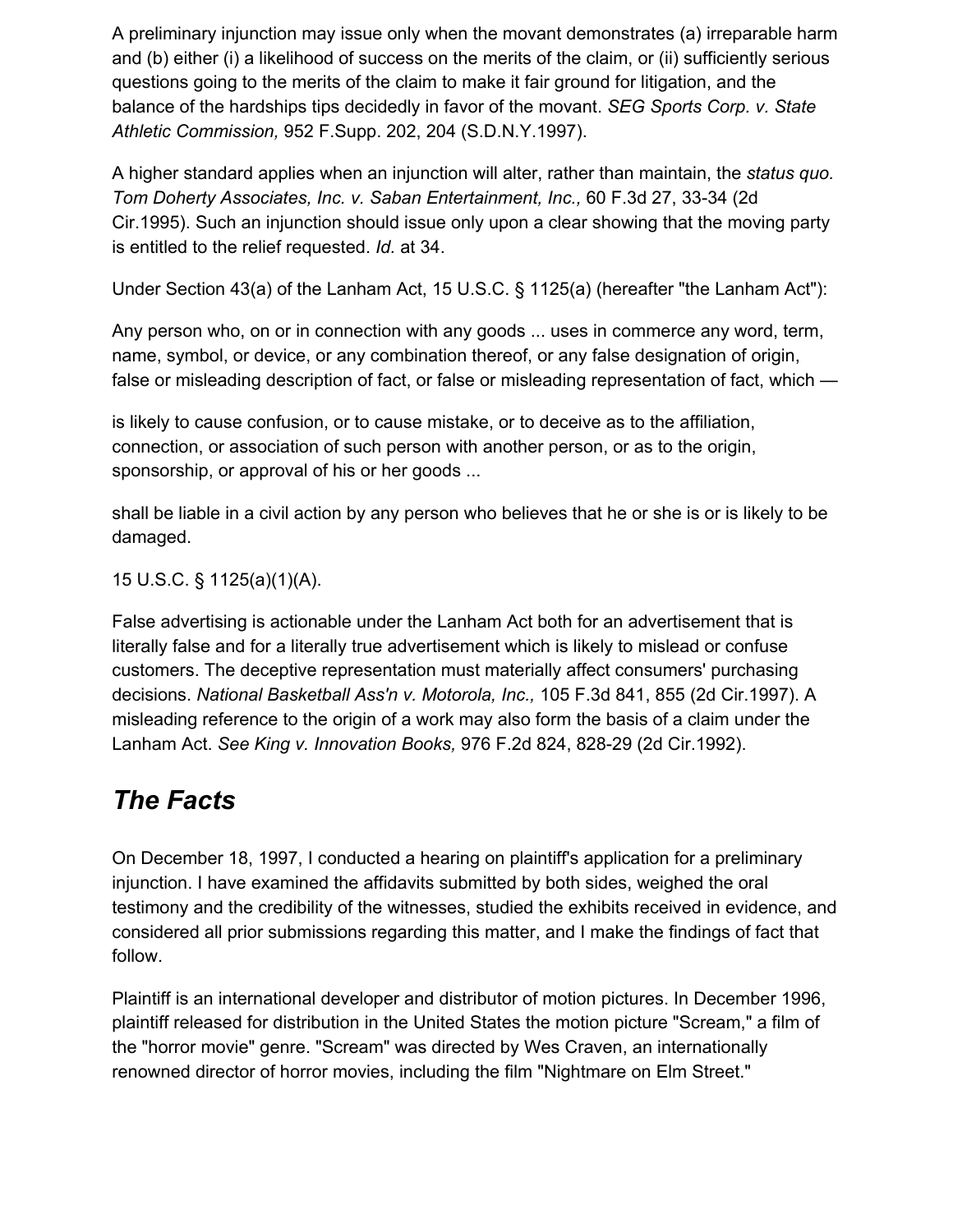In an attempt to exploit Wes Craven's fame, plaintiff aggressively marketed "Scream" as a Wes Craven product, both in the United States and abroad. For example, promotional materials referred to the film as "The Highly Acclaimed New Thriller From Wes Craven" and "Wes Craven's Scream" (Gill Aff., Ex. B). As explained by plaintiff's chairman of worldwide film distribution Richard Sands, plaintiff views Wes Craven as "a director that I protect and I use as a commodity" (Tr. 50). Numerous film critics in the United States and the United Kingdom have identified Wes Craven as the creative force behind "Scream" (Tr. 35, Pl.Ex. 4; Gill Aff., Ex. C).

By any measure, "Scream" was an extraordinary success. In addition to being praised by film critics, "Scream" grossed over \$100 million at the box office domestically, and, as of December 18, 1997, had grossed approximately \$65 million overseas. In the United Kingdom, as of December 18, 1997, "Scream" had grossed \$13.5 million at the box office, making it the highest grossing horror movie ever shown in the United Kingdom (Tr. 36, 107). Because of the extraordinary success of the film, plaintiff is planning a merchandising campaign associated with the film, and expects to produce clothing, accessories, and games under the "Scream" label. As of December 18, 1997, "Scream" was still in box office release in the United Kingdom, and it continues to proceed through the various stages of "ancillary" distribution, home video rental, home video sale, pay-per-view, pay cable, and free television in the United States and the United Kingdom.

On October 17, 1997, defendants, producers and distributors of motion pictures, released "Summer" in the United States. Shortly before October 17, 1997, plaintiff discovered that defendants were marketing "Summer" as "From the Creator of Scream." The marketing campaign preceding the release of "Summer" described the film, in television, radio, and newspaper advertisements, as being "From the Creator of `Scream,'" and with such lines as "Last Time He Made you Scream, This Time You Won't Have the Chance" and "From the Creator of `Scream' Comes a New Chapter in Terror." These advertisements (hereafter "`Scream' catchphrases") dominate the written portions of both the television and print advertisements. In the print advertisements, "From the Creator of Scream" is the headline in large print. At one juncture in the television advertisement shown both in the United States and the United Kingdom, the screen fills with the phrase "From the creator of Scream," with a voice-over stating the same information, but without naming the creator.

The only link between "Scream" and "Summer" is the screenwriter Kevin Williamson. Williamson wrote an original screenplay for "Scream," and adapted a novel by Lois Duncan for the screenplay of "Summer." In the television and print advertisements, Williamson's name appears in the small-print "credit block" as the screenwriter of "Summer," but he is never named or otherwise identified as the "creator" to whom the advertisements refer.

In two affidavits in support of plaintiff's position, Williamson himself describes as "quite different" his roles with respect to each of the films. He does not consider himself to be the "creator" of "Summer." Williamson affirms that Wes Craven is the person most reasonably perceived to be the "creator" of "Scream" (Williamson Aff., October 15, 1997, ¶¶ 2-3; Williamson Aff., October 16, 1997, ¶¶ 2, 4).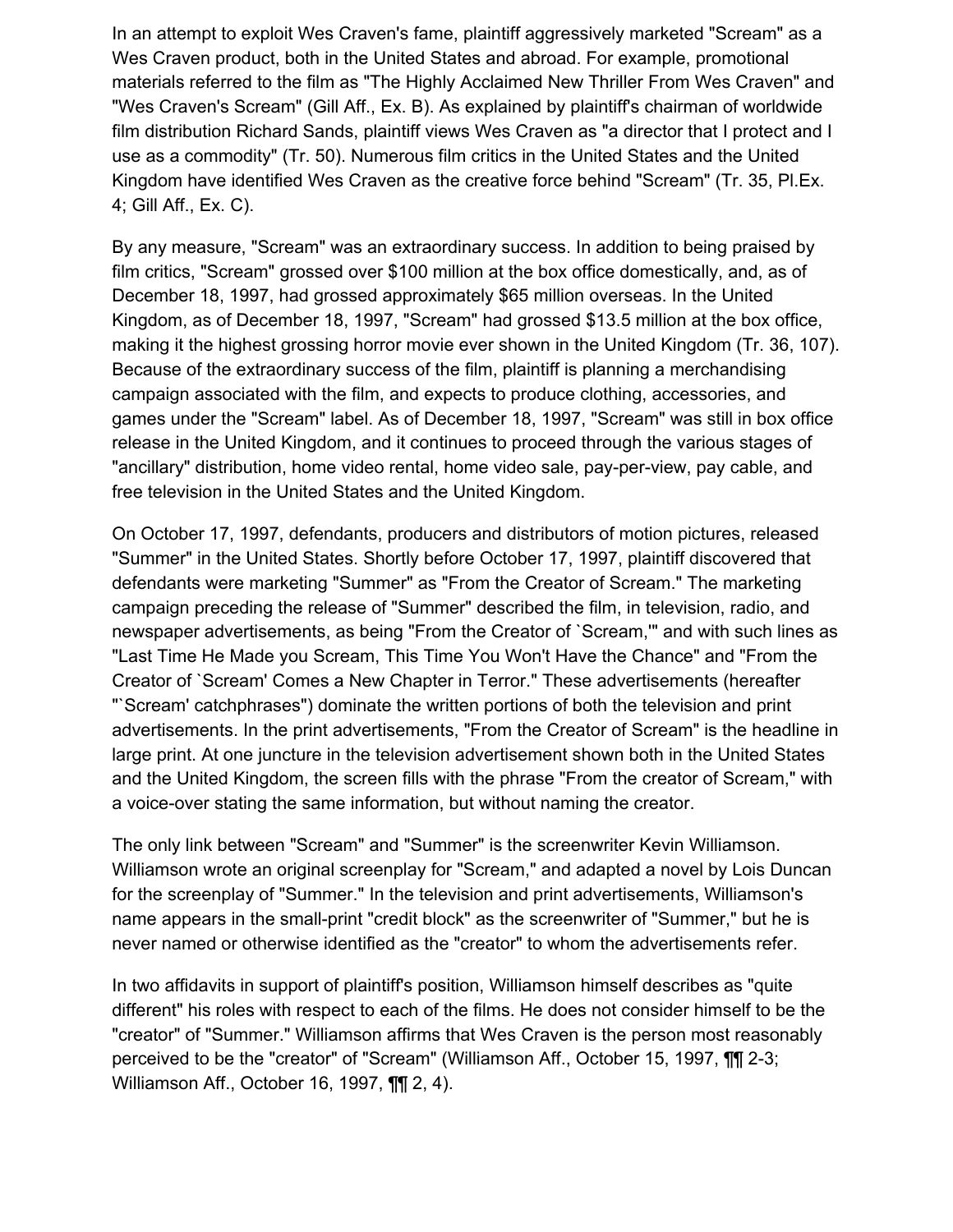Defendants first showed Williamson a promotional poster for "Summer" in the late summer of 1997. Williamson "immediately" indicated to defendants that "people [will] take this as a reference to Wes Craven," but defendants told Williamson that "the public will not be confused because we will do everything necessary to eliminate any confusion and we will make it clear we are referring to you." Williamson does not identify the spokesmen for defendants who made these representations. Williamson also "complained" about defendants' television commercials to defendant Mandalay's president Adam Platnick and senior executive Jason Blumenthal, although he does not specify when this complaint was made (Williamson Aff., October 15, 1997 ¶ 4; Williamson Aff., October 16, 1997 ¶ 2).

Prior to the release of "Summer," on October 15, 1997, plaintiff commenced this lawsuit and moved for a temporary restraining order and preliminary injunction against defendants' "From the creator of `Scream'" advertising campaign.

The hearing on the first preliminary injunction motion was held on October 16, 1997, and continued to October 20, 1997. On October 20, 1997, defendants voluntarily withdrew the campaign in the United States, and represented to me that "Summer" was "not being released now" in foreign markets (October 20, 1997, Tr. 6). In open court on October 20, 1997, the following colloquy was recorded. Ms. Brody is counsel for defendants, and Mr. Friedman is counsel for plaintiff:

[the Court]: What else [contains] "From the Creator of Scream" that has not been disclosed to date?

[Ms. Brody]: That may be an overstatement, has not been disclosed.

[the Court]: Let's not quibble about words, that I don't know about.

[Ms. Brody]: We do not control Movie Phone; that is a separate corporation, a separate entity, which sells tickets to the public.

[the Court]: You don't give them a description of the film, is that correct?

[Ms. Brody]: We may give them information about the film.

[the Court]: I understand. I need an affidavit from your client that you did not advise Movie Phone that the movie is from the creator of Scream. If you did, I direct that you advise Movie Phone to remove it. I think you should advise them in any event to remove it.

It is in everybody's interest that this proceeding come to an end. Removing "From the Creator of Scream," which as far as I can tell doesn't really cause you much difficulty, from every place that you have caused it to be used would resolve this entire proceeding.

[Ms. Brody]: I really cannot give you any more instances w[h]ere it might appear.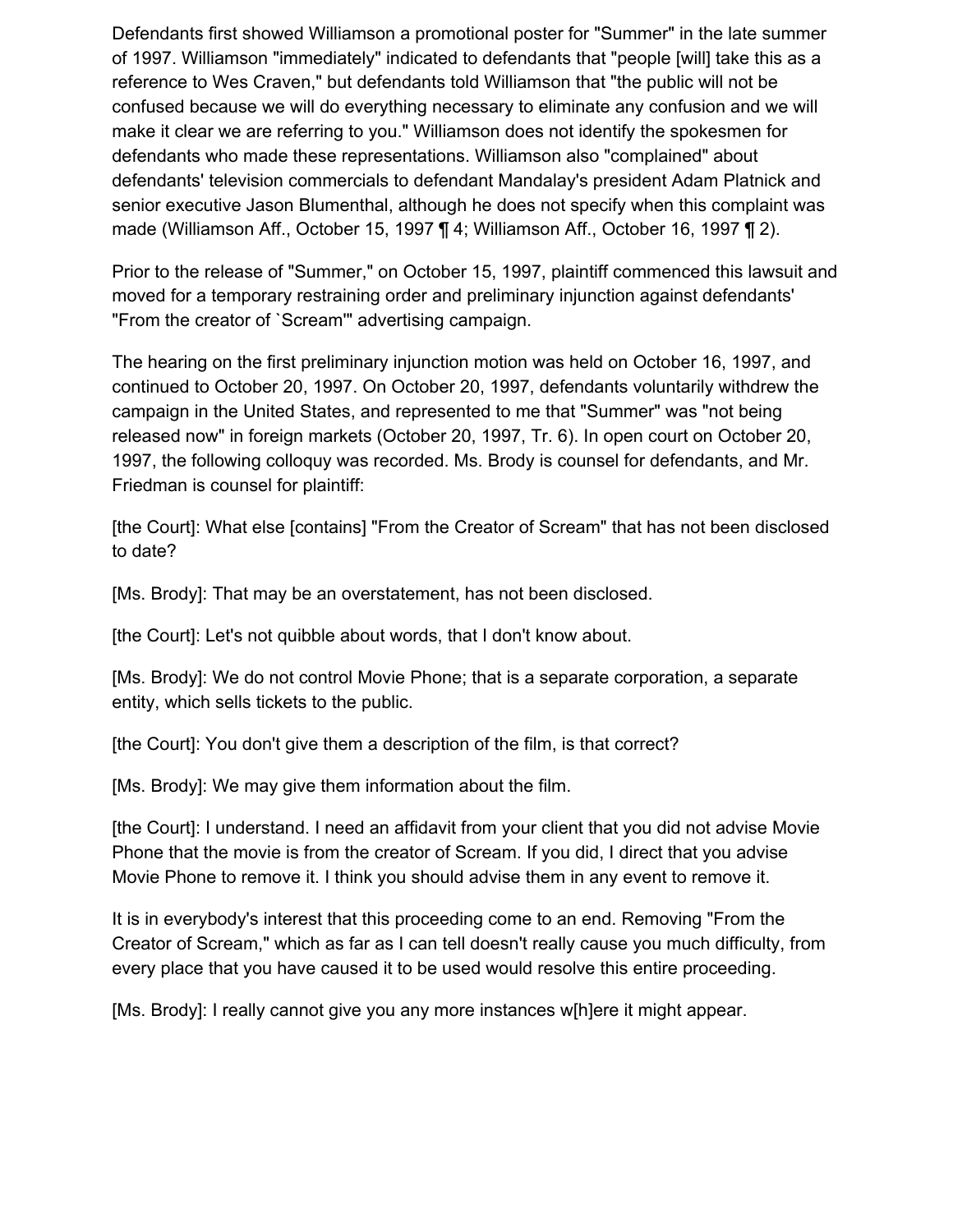[the Court]: I think you really have to cross-examine your client about that. I need to be promptly advised whether there is anyplace else that your client has issued or advised or promoted the use of the expression "From the Creator of Scream."

The alternative is to make sure all such references are removed, which I take it is what you are now engaged in doing, but it should be done promptly if you are interested in resolving this lawsuit.

[Ms. Brody]: I will consult with my client and I will report back to the court.

[the Court]: I would like to know today.

[Ms. Brody]: OK.

[Mr. Friedman]: Your Honor, I am sure included in that is they will check about international exportation.

[the Court]: I don't know anything about that. What about it?

[Mr. Friedman]: Their film is not going to be confined —

[the Court]: This is being released in some other country as well at the same time?

[Ms. Brody]: Not at the same time; it's not being released now.

[the Court]: I am sure your client is not so foolhardy. You are not going to use the same promotional materials, whatever they are, for any future release. I don't know

29[8](https://scholar.google.com/scholar_case?case=10701148277872739929&q=miramax&hl=en&as_sdt=6,33#p298)

\*298 what it sounds like in French or Spanish; it may not be[] as compelling.

[Mr. Friedman]: There is something I feel I should say in light of the comments you have made. We are looking very closely at our damages claim in this case. While this will resolve this proceeding with respect to injunctive relief at the outset, it won't resolve it as to further proceedings that can be held in the case.

[the Court]: Everybody has to do as advised. Off the record.

(Discussion off the record)

[Mr. Friedman]: There will be a telephone call to your Honor's chambers today that will state whether or not that phrase, "From the Creator of Scream," is being used.

[the Court]: I would rather have it in the form of a fax, you now have my fax number which you will destroy after this proceeding, because I would like it in writing. You will get a copy, I will get a copy, and I will see what [is] being said.

[Ms. Brody]: Would you reiterate what you would like from us this afternoon.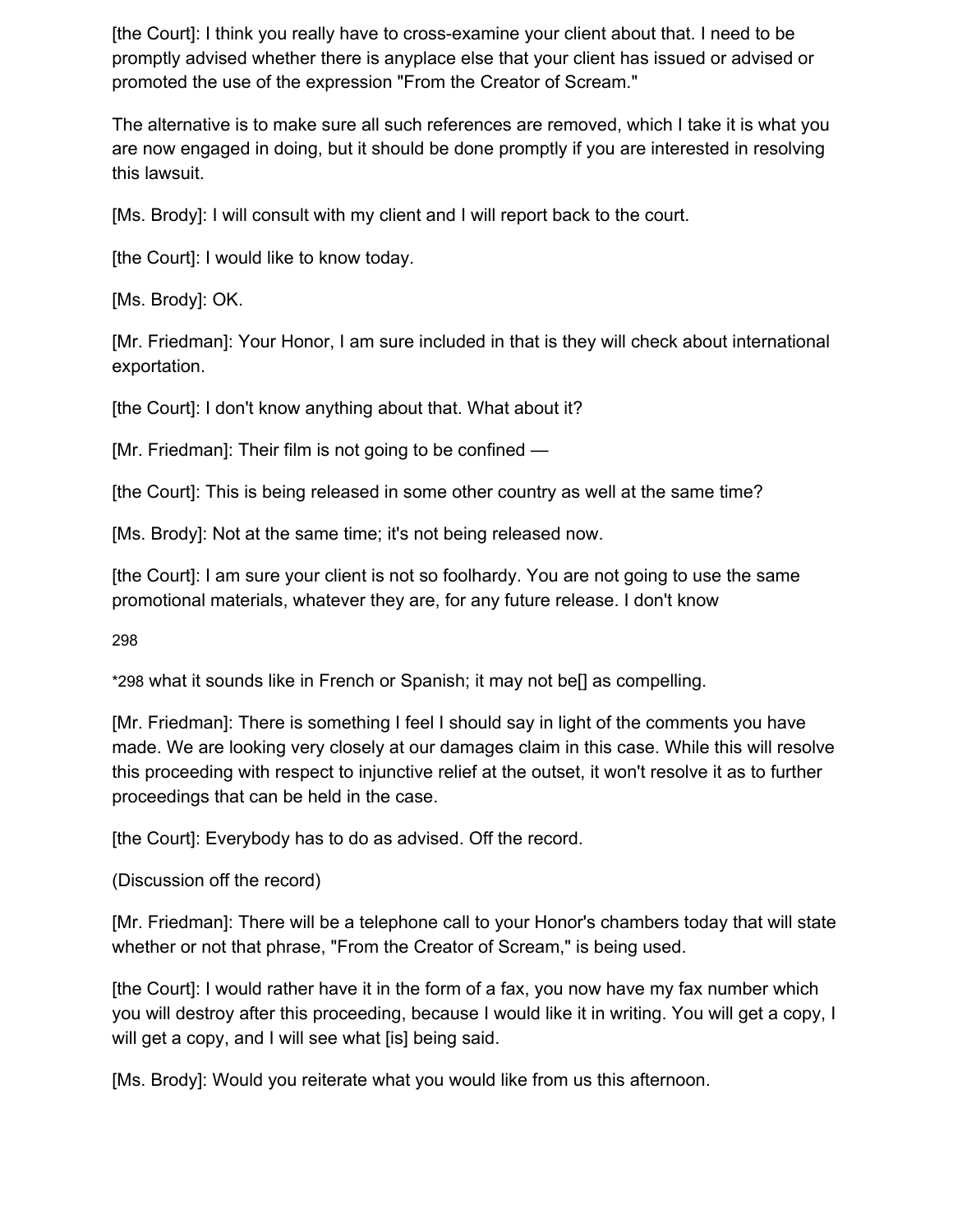[the Court]: Yes. I would like to know if there is any other promotional material in connection with this film, that is, "I Know What You Did Last Summer," [t]hat was either released by your client, encouraged by your client, that came from the lips or pen of anybody from representing your client, that uses the expression, "From the Creator of Scream."

(Tr. 4-7). Various communications were subsequently received from defendants, but none made any reference to any foreign distribution of the film or the use of the disputed promotional materials.

Although they did not disclose that fact to the plaintiff or the court, defendants had already released the disputed advertising material to distributors around the world. Defendants continued to release the materials until November 10, 1997. Moreover, newly created materials — materials without the disputed catchphrases — were sent out only to those foreign distributors who explicitly requested them (Tr. 146-48, 194).

On December 11, 1997, plaintiff returned to court seeking a preliminary injunction to enjoin the foreign promotion. Plaintiff had recently learned that defendants were releasing "Summer" in the United Kingdom on December 12, 1997, and were promoting "Summer" in the United Kingdom by using the same materials that defendants had voluntarily withdrawn in the United States. Also on December 12, 1997, plaintiff released "Scream 2," the sequel to "Scream," in the United States. That film grossed \$39 million in its first weekend of release.

At the time of plaintiff's second motion for a preliminary injunction, defendants disclosed a memorandum written by defendant Mandalay's general counsel on October 28, 1997. This memorandum had been sent to Summit Entertainment, the firm that oversees defendants' activities with their foreign distributors, but had not been sent by defendants to foreign distributors (Tr. 142). The memorandum advised that there was a pending lawsuit, withdrew the "warranties" of the promotional materials which defendants had provided, but did not even recommend that the disputed materials be recalled (Tr. 141, Pl.Ex. 10, Nollette Mem. at 1-2).

As part of their contract with foreign distributors of "Summer," defendants are obligated to provide promotional and advertising materials (Tr. 132). Defendants contend that once the material is delivered, they lose control over its subsequent use; however, defendants now concede that they have the power to disapprove any advertisements which deviate from the materials sent by them to their distributors (Tr. 134, 138). Additionally, according to the Standard Terms and Conditions agreement between defendants and EFD, their United Kingdom distributor, "If requested by Mandalay, EFD will submit all Advertising Materials to be used by EFD in the exercise of any Rights hereunder for Mandalay's Approval" (Tr. 134; Nollette Aff., Ex. B, Standard Terms and Conditions, at 10 ¶ 3.6[a]).

On December 15, 1997, I issued a temporary restraining order pending the hearing on the preliminary injunction motion scheduled for December 18, 1997. That order was stayed by the Court of Appeals pending the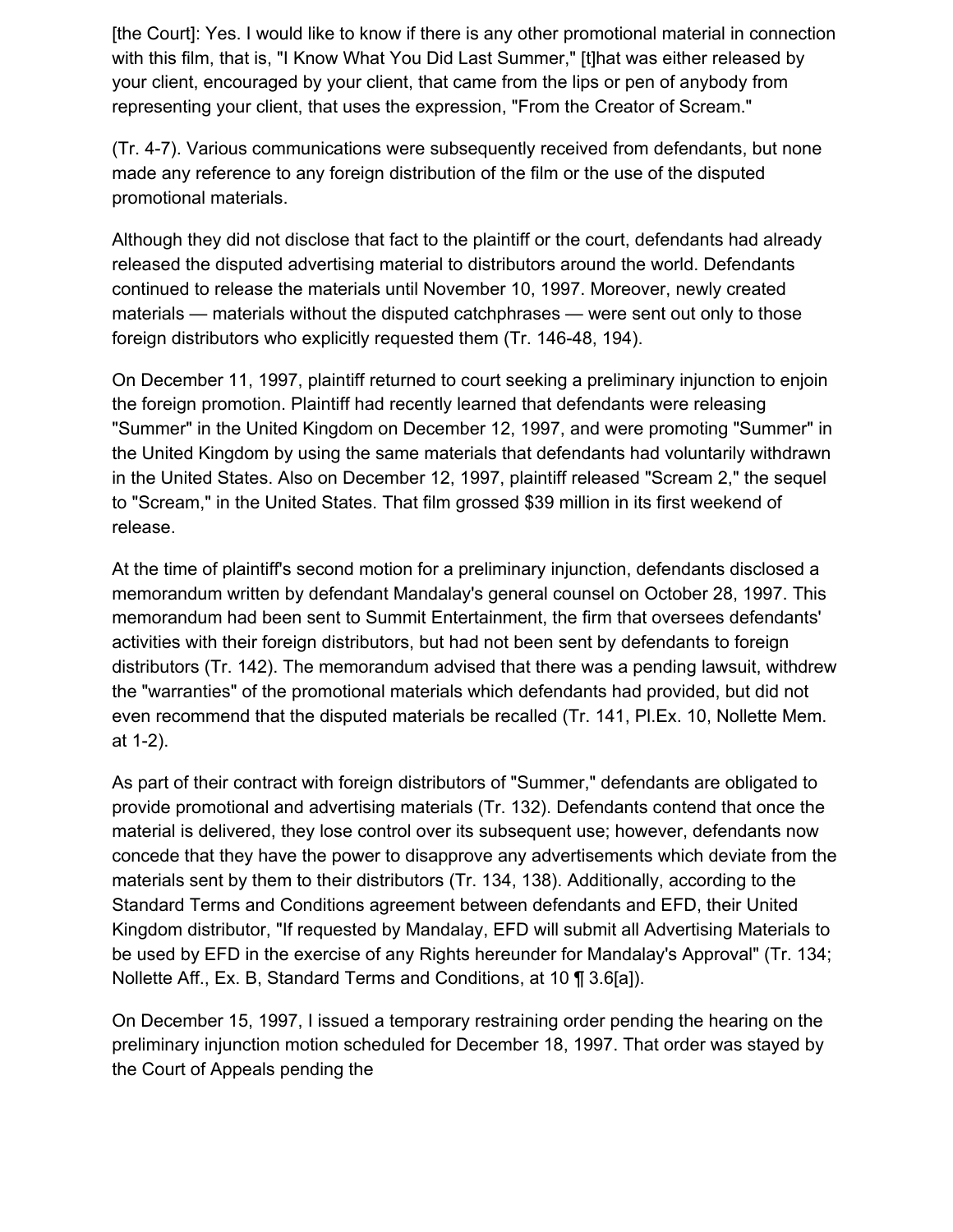\*299 hearing scheduled for December 18, 1997. The hearing was held on December 18, 1997.

At the hearing, plaintiff presented a consumer survey designed by Dr. Jerry Wind, a professor at the Wharton School of the University of Pennsylvania, and conducted by Data Development Corporation (Wind Decl. ¶¶ 1, 3, Ex. A-1). To the extent indicated below, I accept certain findings of the consumer survey as accurate and reliable.

The survey involved two studies. The first (hereafter "first study") is a study of consumers who saw "Summer" during its opening weekend of October 17, 1997. This survey was conducted between October 26, 1997 and November 4, 1997. The second (hereafter "second study") is a study of consumers standing in line waiting to view "Summer" between October 31, 1997 and November 6, 1997. Both surveys were directed to fifteen to forty year olds in the top 180 motion picture markets of the United States (Wind Decl., Ex. A-1, at 2-4).

According to the first study, 17% of those answering openended questions thought that the advertising for "Summer" communicated that "Summer" was the sequel to "Scream," that the creator of "Summer" produced "Scream," that the creator of "Summer" directed "Scream," or that the creator of "Summer" was Wes Craven (Wind Decl., Ex. A-1, Sections 1, 2, at 14). Only 2% of those responding to open-ended questions thought that the advertising for "Summer" communicated that "Summer" was by the writer of "Scream" or by Kevin Williamson (Wind Decl., Ex. A-1, Section 4, at 14).

According to the second study, 20% of those answering openended questions thought that the advertising for "Summer" communicated that "Summer" was the sequel to "Scream," that the creator of "Summer" produced "Scream," that the creator of "Summer" directed "Scream," or that the creator of "Summer" was Wes Craven (Wind Decl., Ex. A-1, Sections 1, 2, at 24). Only 1% of those responding to open-ended questions thought that the advertising for "Summer" communicated that "Summer" was by the writer of "Scream" or by Kevin Williamson (Wind Decl., Ex. A-1, Section 4, at 24).

I credit Wind's testimony that the advertisements are likely to have a similar impact in the United Kingdom (Tr. 325-26) and that the similarity of results between the first and second studies indicates the reliability of those results (Tr. 325-26).

Finally, while I credit the anecdotal evidence of consumer confusion presented by plaintiff through various affidavits and exhibits, my finding of confusion is based primarily on the consumer surveys. It is supported by defendants' persistent use of the "Scream" catchphrases to promote their film.

# *Discussion*

This case is not easy to pigeon-hole. It is clearly a false advertising case because the misleading words appear in advertisements and promotional materials. Additionally,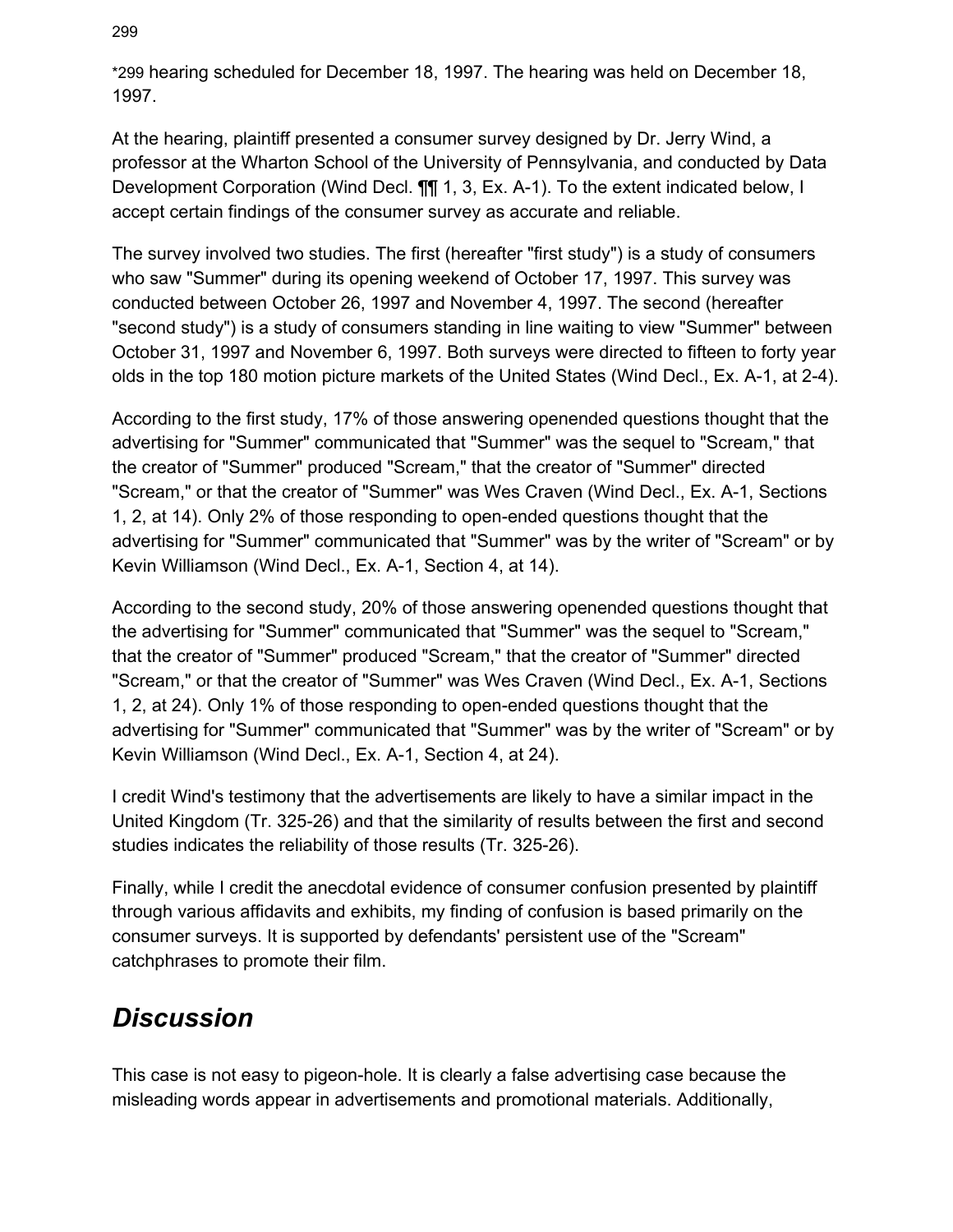because the advertisements identify the origin of "Summer" with the origin of "Scream," cases involving false designation of origin and false endorsement provide valuable analogies. Finally, regardless of whether plaintiff is correct that it owns a trademark in "Scream," the fact that defendants' advertisements identify source makes trademark law analogous as well.

# *Likelihood of Success*

Plaintiff is likely to succeed on its claim that the "Scream" catchphrases are misleading and are likely to mislead potential viewers of horror films to believe that "Summer" comes from the same source as "Scream."

First, plaintiff has shown that an appreciable number of consumers hold false beliefs as to the connection between the two films. *See Johnson & Johnson\*Merck Consumer Pharmaceuticals Co. v. Smithkline Beecham Corp.,* 960 F.2d 294, 298 (2d Cir.1992) (in false advertising claim involving "implied falsehood" rather than literal falsehood, initial question is whether an appreciable number of consumers hold the false belief allegedly communicated by the advertisement). Virtually no consumers discerned from the advertisements the only accurate link between the films, namely that Williamson wrote both screenplays. By contrast, 17% of those in the first study and 20% of those in the

### 30[0](https://scholar.google.com/scholar_case?case=10701148277872739929&q=miramax&hl=en&as_sdt=6,33#p300)

\*300 second study perceived a specific creative link which was false. *Cf. Kraft General Foods, Inc. v. Friendship Dairies, Inc.,* 1991 WL 149755, 19 U.S.P.Q.2d 1691, 1694 (S.D.N.Y.1991) (in trade dress claim, finding confusion source rate of 17% to be "convincing evidence that an appreciable number" of targeted consumers were likely to be confused as to the source and origin of the product).

Second, plaintiff has established that the advertising campaign is the source of the consumer confusion. *See Johnson & Johnson,* 960 F.2d at 298 (stating that once the meaning to the target audience has been determined, the court must judge whether the evidence establishes that consumers are likely to be misled by the advertisement). Defendants' advertisements are likely to confuse because they fail to name Kevin Williamson, or the writer of the movie script, as the only link between "Scream" and "Summer." Defendants could easily have advised the public that the screenwriter of "Summer" and "Scream" was the same person. Instead, defendants' advertisements imply that the films are more closely related.

# *Irreparable Harm*

This is a case in which irreparable harm may be presumed. Irreparable harm is an injury that is not remote or speculative but actual and imminent, and for which a monetary award cannot be adequate compensation. *Tom Doherty Associates, Inc. v. Saban Entertainment,*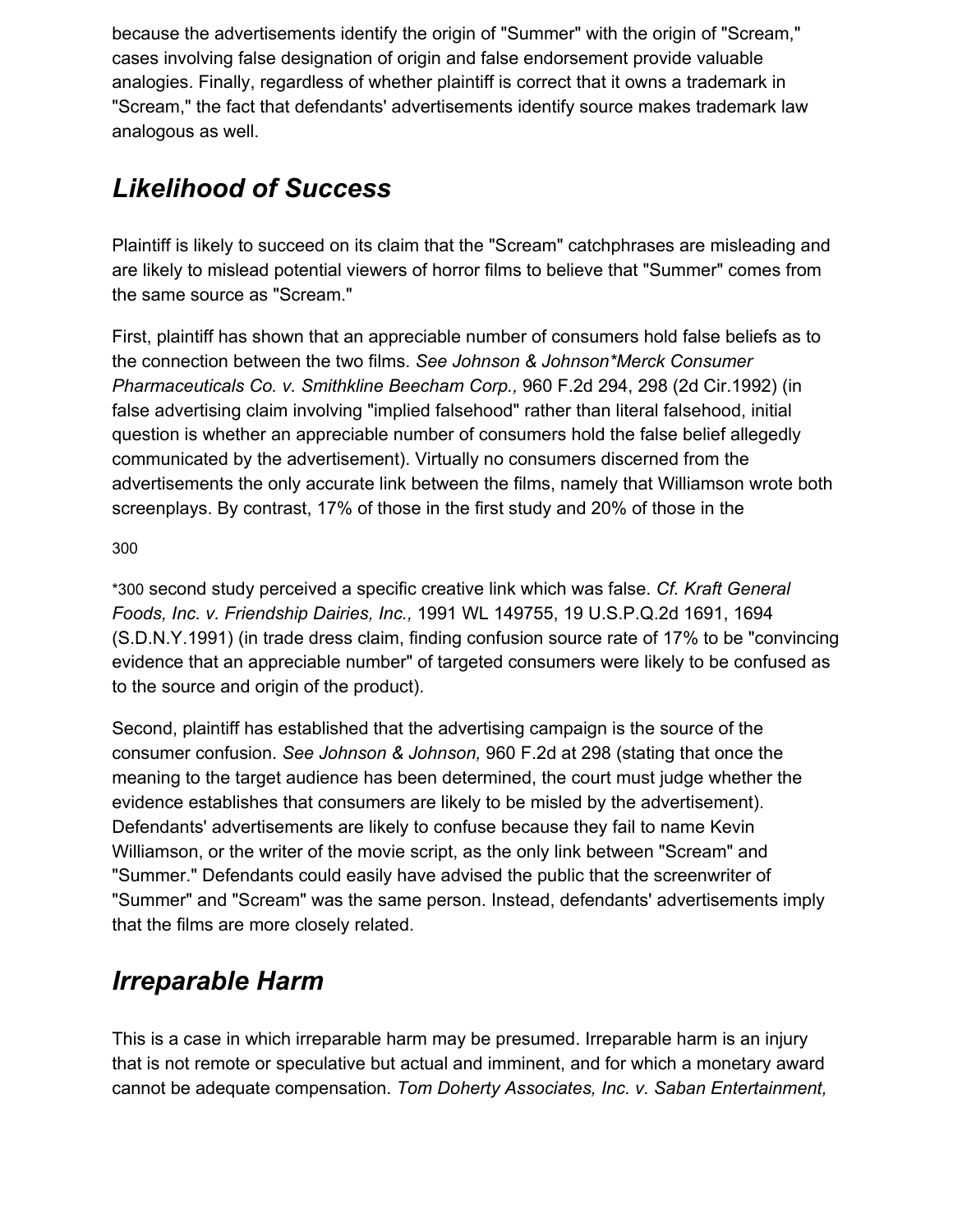*Inc.,* 60 F.3d 27, 37 (2d Cir.1995). Irreparable harm is closely associated with damages which are difficult to quantify. For example, in the context of a claim of loss of prospective good will, the Second Circuit has noted the "general proposition" that irreparable harms exists "only where there is a threatened imminent loss that will be very difficult to quantify at trial." *Tom Doherty,* 60 F.3d at 38. *Tom Doherty* teaches that in a case in which damages will be difficult to quantify, the court must be aware of the potential unfairness of denying an injunction to a plaintiff on the ground that money damages are available, only to confront the plaintiff at trial with the rule that damages must be based on more than speculation. *Tom Doherty,* 60 F.3d at 38.

This case presents plaintiff with the same general obstacle noted by the Court in *Tom Doherty.* "Scream" and "Scream 2" are both extraordinary successes. Sands testified, for example, that measuring only opening weekend sales, "Scream 2" was the twelfth highest grossing movie of all time (Tr. 52). It is difficult to imagine that plaintiff will be able to prove what the gross for "Scream 2" would have been in the absence of defendants' advertising campaign for "Summer" two months before the release of "Scream 2." *Cf. Camp Beverly Hills, Inc. v. Camp Central Park, Inc.,* 1982 WL 51046, 217 U.S.P.Q. 783, 786 n. 13 (S.D.N.Y.1982) (in trademark case, showing by defendant that plaintiff's sales have increased over the relevant period does not rebut showing of irreparable harm; "valid inference" could be drawn that plaintiff would have earned more had defendants not infringed the trademark).

Similarly, Sands testified that defendants' advertising campaign will increase the cost of plaintiff's future distribution efforts, and that it has reduced, and will continue to reduce, the value of the ancillary distribution rights for both "Scream" and "Scream 2." Again, quantitative proof will be difficult if not impossible to find in these areas.

As noted, plaintiff's claim is analogous to three types of Lanham Act claims in which irreparable harm has been presumed if the plaintiff establishes likelihood of success on the merits, namely false advertising, false designation of origin, and false endorsement. *Cf. McNeilab, Inc. v. American Home Products Corp.,* 848 F.2d 34, 38 (2d Cir.1988) (misleading comparative advertisement directed at specific competing product); *King v. Innovation Books,* 976 F.2d 824, 831 (2d Cir.1992) (literally false designation of the origin of a work); *Allen v. National Video, Inc.,* 610 F.Supp. 612, 630 (S.D.N.Y.1985) (false endorsement).

For the purpose of evaluating irreparable harm, the case most analogous to this case is *King.* In *King,* the defendant entitled its motion picture, and advertised it as, "Stephen King's The Lawnmower Man," a designation of origin which was literally false because King had no involvement in, and had

30[1](https://scholar.google.com/scholar_case?case=10701148277872739929&q=miramax&hl=en&as_sdt=6,33#p301)

\*301 not approved, the screenplay or the movie. *King,* 976 F.2d at 828-29.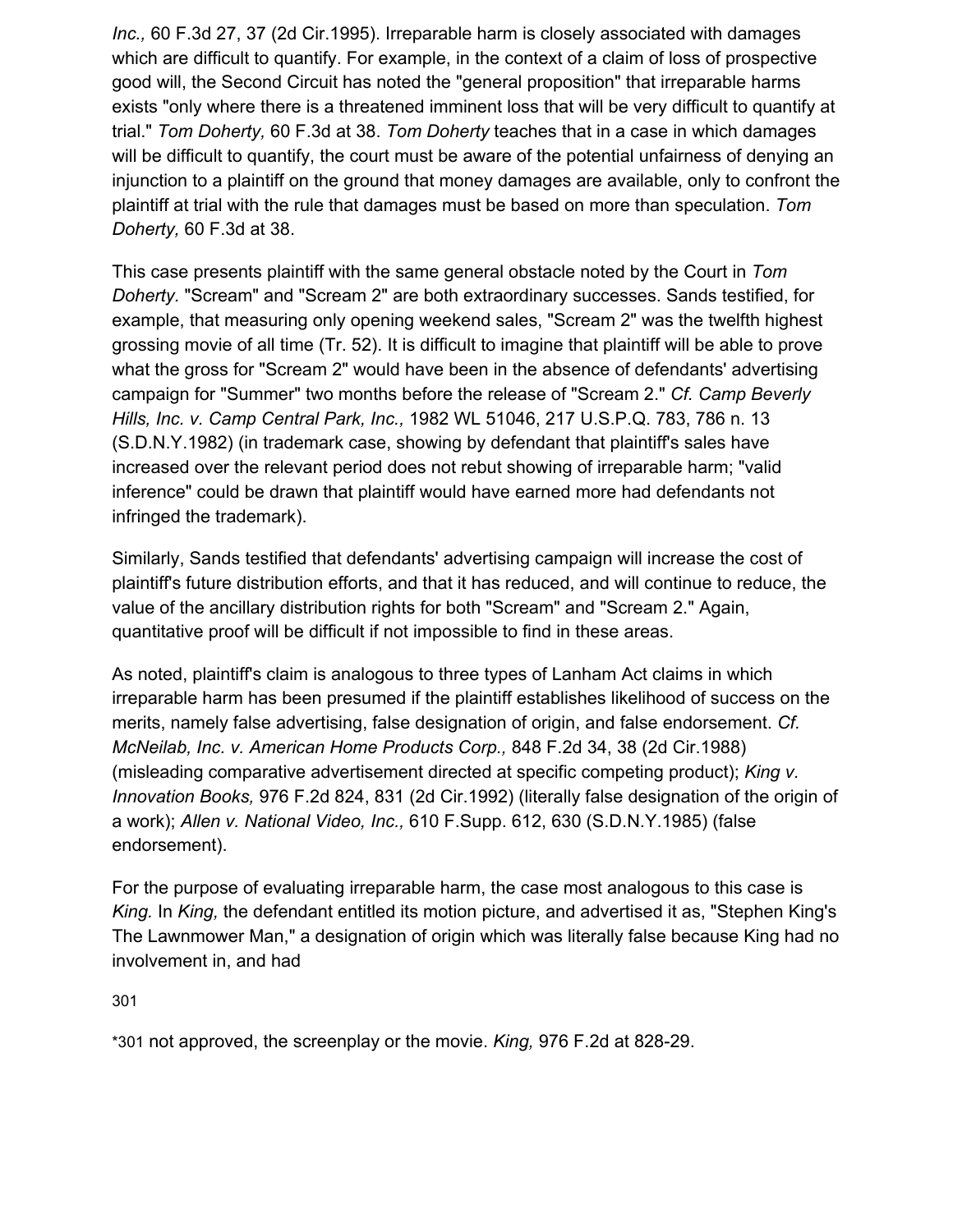Those facts warranted a presumption of irreparable harm. *See King,* 976 F.2d at 832 ("irreparable harm in cases such as this often flows not so much from some specific reduction `in fact' to an individual's name or reputation, but rather from the wrongful attribution to the individual in the eye of the general public, of responsibility for actions over which he or she has no control"). *Accord Allen,* 610 F.Supp. at 617-18, 625-26, 630 (irreparable harm presumed since objectionable advertisement depicted look-alike of celebrity plaintiff endorsing defendants' product; celebrity's "drawing power" depends upon the good will of the public). The harm which presumptively faced King and Allen is present here, namely the wrongful attribution of responsibility for a movie over which plaintiff has no control and the potential for loss of reputation with the public.

The fact that the designation of origin in *King* was literally false, whereas the designation here is misleading, does not diminish the likelihood that plaintiff has been harmed; nor does the fact that in both *King* and *Allen* the designation was to a named person, whereas here it is to the more ambiguous "creator" of "Scream." The fact that the false designation in *King* was literally false and referred by name to Stephen King is relevant to the determination of whether the designation was "likely to cause confusion" within the meaning of 15 U.S.C. § 1125(a)(1)(A). *Cf. King,* 976 F.2d at 829 (affirming district court's conclusion that King was likely to succeed on the merits of his objection to the possessory credit even though King had arguably presented insufficient evidence of public confusion; "no evidence of public confusion is required where, as is the case with the possessory credit, the attribution is false on its face"). Although plaintiff cannot rely on the presumption of confusion which would be available in a case of literal falseness such as *King,* plaintiff has affirmatively demonstrated that defendants' advertisements have confused consumers in the relevant market about the source of "Summer." The type of harm which flows from this confusion does not depend on whether the confusion results from a literally false designation of origin as opposed to a "misleading" designation of origin. While a literally false designation might, depending on the circumstances of any given case, be presumed to cause a greater *degree* of harm, it is the type of harm — not its degree — that permits the reviewing court to presume irreparable injury.

Defendants do not even attempt to distinguish *King.* Defendants do briefly argue that *Allen* is inapposite because defendants' advertisements do not "give[] the impression" that a specific person or entity, namely plaintiff, created "Scream" and is now endorsing "Summer" (Def. Supplemental Mem. at 9 n. 4, "the instant action is not like a false endorsement case because no one is likely to be confused into believing that *Miramax itself* endorses the product" [emphasis original]).

This argument is not persuasive. Having aggressively designed and distributed an international advertising campaign which seeks to persuade consumers that "Summer" and "Scream" originate from the same source, defendants cannot now be heard to argue, especially in light of the survey evidence of confusion, that the advertisements failed because a significant portion of consumers do not associate "Scream" with a particular source.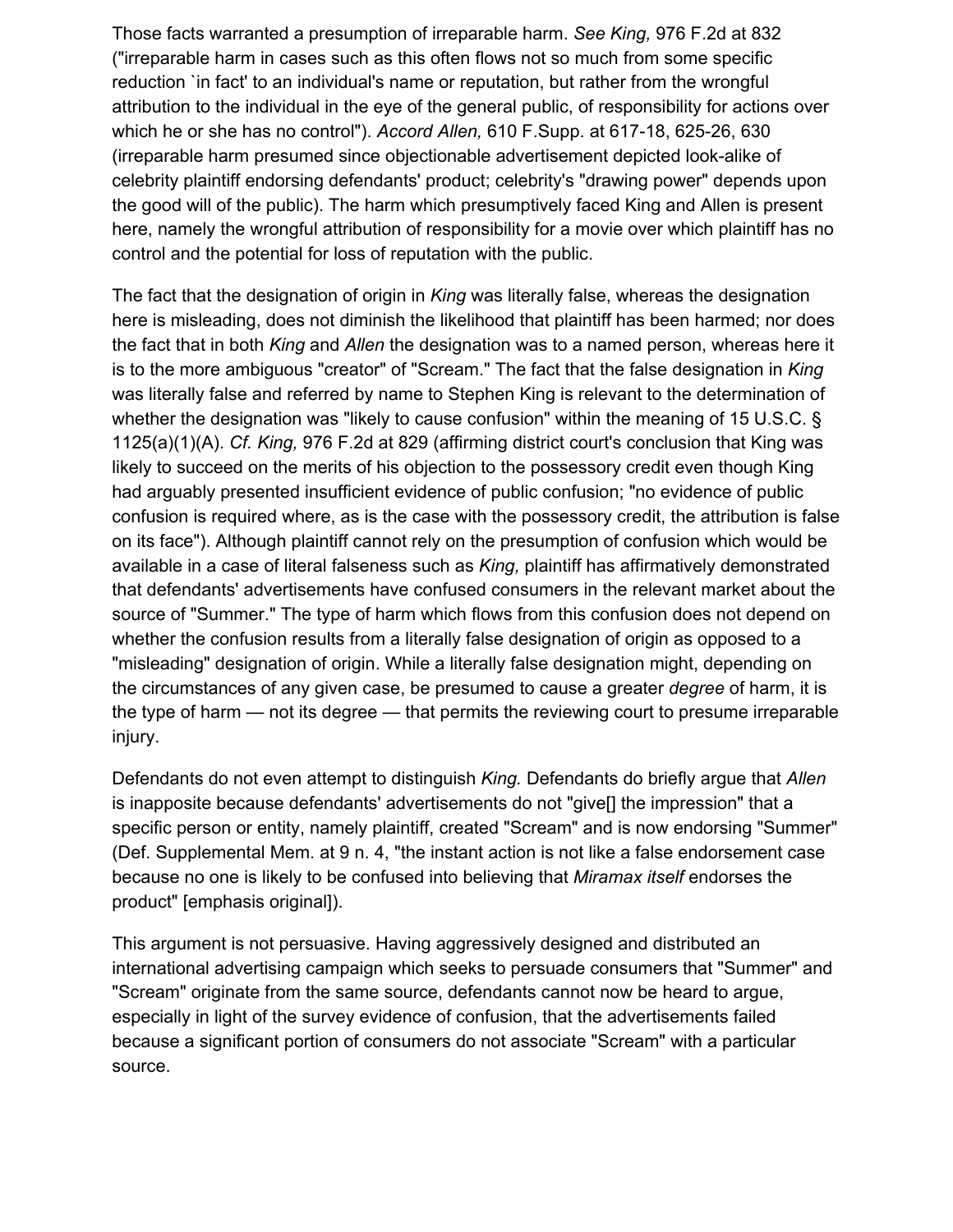The central message of defendants' advertisements is that "Summer" is a desirable product because it comes from the same source as "Scream." The fact that the source is not named does not change the analysis. *Cf. Centaur Communications, Ltd. v. A/S/M Communications, Inc.,* 830 F.2d 1217, 1221 (2d Cir.1987) (secondary meaning, which determines whether producer has protectible interest in mark, exists when mark identifies source of goods, even if relevant consuming public might not know name of producer). *Accord A.J. Canfield Co. v. Honickman,* 808 F.2d 291, 300 (3d Cir.1986) (recognizing that a term may function as an indicator of source even though consumers may not know the name of the source).

Furthermore, the manner in which courts resolve irreparable harm questions in false advertising and trademark cases reinforces the conclusion that irreparable harm may be

#### 30[2](https://scholar.google.com/scholar_case?case=10701148277872739929&q=miramax&hl=en&as_sdt=6,33#p302)

\*302 presumed here. Irreparable harm has been presumed in false advertising cases involving direct competitors. *See Coca-Cola Co. v. Tropicana Products, Inc.,* 690 F.2d 312, 316-17 (2d Cir.1982) (misleading, non-comparative advertisement which makes defendant's product more desirable is presumed to cause irreparable harm to direct competitor); *McNeilab,* 848 F.2d at 38 ("a misleading comparison to a specific competing product necessarily diminishes that product's value in the minds of the consumer"). Because there is credible evidence that "Summer" competes at the box office with "Scream" and "Scream 2" (Tr. 219), these cases involving direct competitors are relevant.

Irreparable harm has also been presumed in cases of trademark infringement. *See Church of Scientology Intern. v. Elmira Mission,* 794 F.2d 38, 43-44 (2d Cir.1986) (noting that trademark infringement by former licensee presumptively causes irreparable harm because it removes plaintiff's control over the reputation of its trademark and damages the plaintiff's interest in preserving the quality and vitality of its mark). Even if plaintiff does not have a trademark in "Scream," defendants' advertisements explicitly represent that the source of "Summer" is the source of "Scream," and thus perform the function a trademark would perform — source identification. *See Wallace Intern. Silver-smiths, Inc. v. Godinger Silver Art Co.,* 916 F.2d 76, 78 (2d Cir.1990) ("the core purpose of trademark law is to prevent competitors from copying those aspects of a product ... that identify the source of the product to prospective consumers. By giving the first user of a trademark exclusive rights in that mark, the law protects trademark owners' investments in creating goodwill and affords consumers a low-cost means of identifying the source of goods") (citations omitted), *cert. denied,* 499 U.S. 976, 111 S.Ct. 1622, 113 L.Ed.2d 720 (1991).

In sum, the harm to be avoided in this case is of the same type as the harm to be avoided in *King* and *Allen.* The false advertising and trademark cases discussed above provide guidance as well. Plaintiff has an interest in protecting itself from deceptive association with a product it does not control. Additionally, plaintiff has an interest in protecting "Scream" from source confusion. Under all the circumstances of this case, irreparable harm may be presumed.